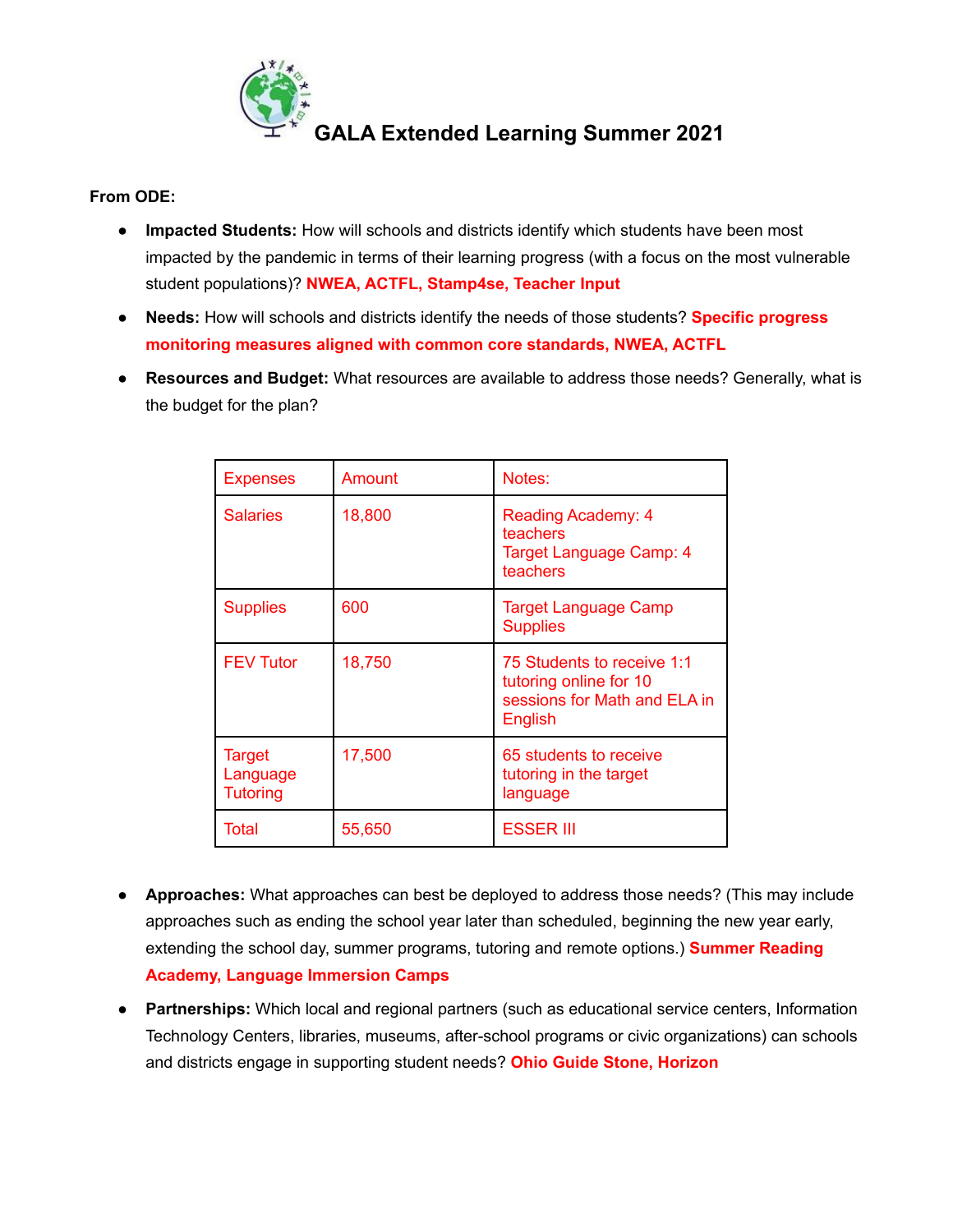

● **Alignment:** How can this plan reinforce and align to other district or school plans, including plans for Student Wellness and Success Funds, improvement plans or graduation plans? **Aligns to OIP as it helps us reach the 3 goals**

# Bucket 1- Summer Reading Academy

June 14-July 2

Monday- Friday 8:15am-11:30am

Drop off/breakfast 8:15-8:35, Pick-up 11:25-11:30

[Example of Invite Sent to Families](https://docs.google.com/document/d/1CJuTSDpNqucSeCyEDdnjGm3Yn1_gcMwnWZhxBjShah0/edit?usp=sharing)

At Risk Students Identified by NWEA and teacher input

Curriculum: LLI

Will include PD day for teachers.

#### # of Students Invited: 80

# of students attending: 50

# of Teachers needed: 4 includes AOD- Diana, *1 aftercare teacher*? 11:30-3:30

AOD/Teacher - \$5,000 Teacher 2- \$3,000 Teacher 3- \$3,000 Teacher 4- \$3,000

Budget Needed for SRA: \$15,000

Invitation letters sent out on 3/19/21.

#### **Continuing Timeline**

3/19- Paper letters sent home

3/31- Follow up Email sent to families

4/1-4/30 Receive Confirmations from families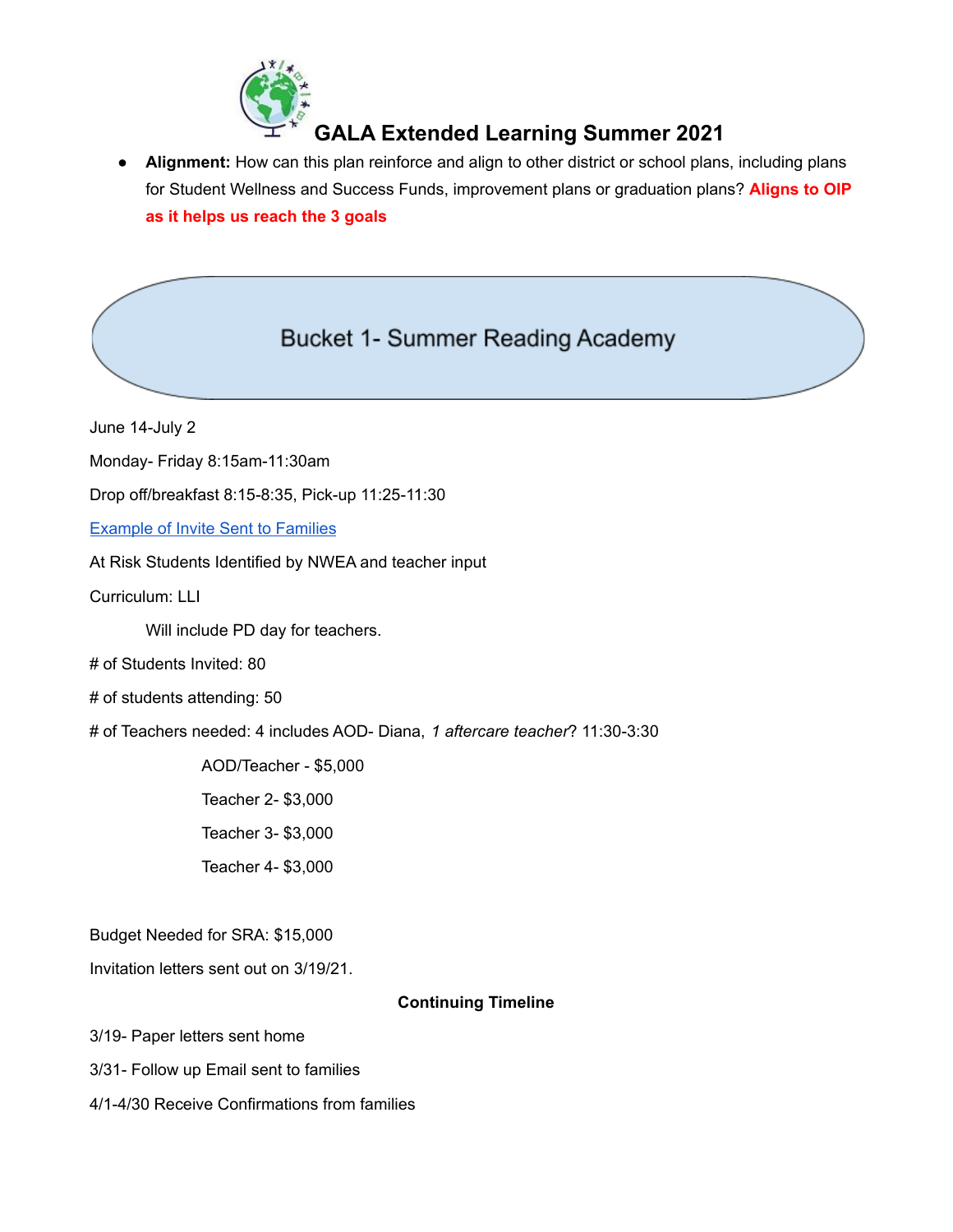

- 5/1 Confirm number of teachers needed based on finalized student amount
- 5/5- Officially extend offers to teachers based on # of students
- 5/21 Reminder to families about their enrollment in summer school is sent home
- 6/8 6/11 PD days norming on LLI, prepping LLI folders, classroom breakdown, model literacy plan for students, identifying growth points and assessments used for SRA
- 6/11 Calls and Texts to Families reminding them their student is enrolled in SRA and it starts on 6/14
- 6/14 First Day of Summer Reading Academy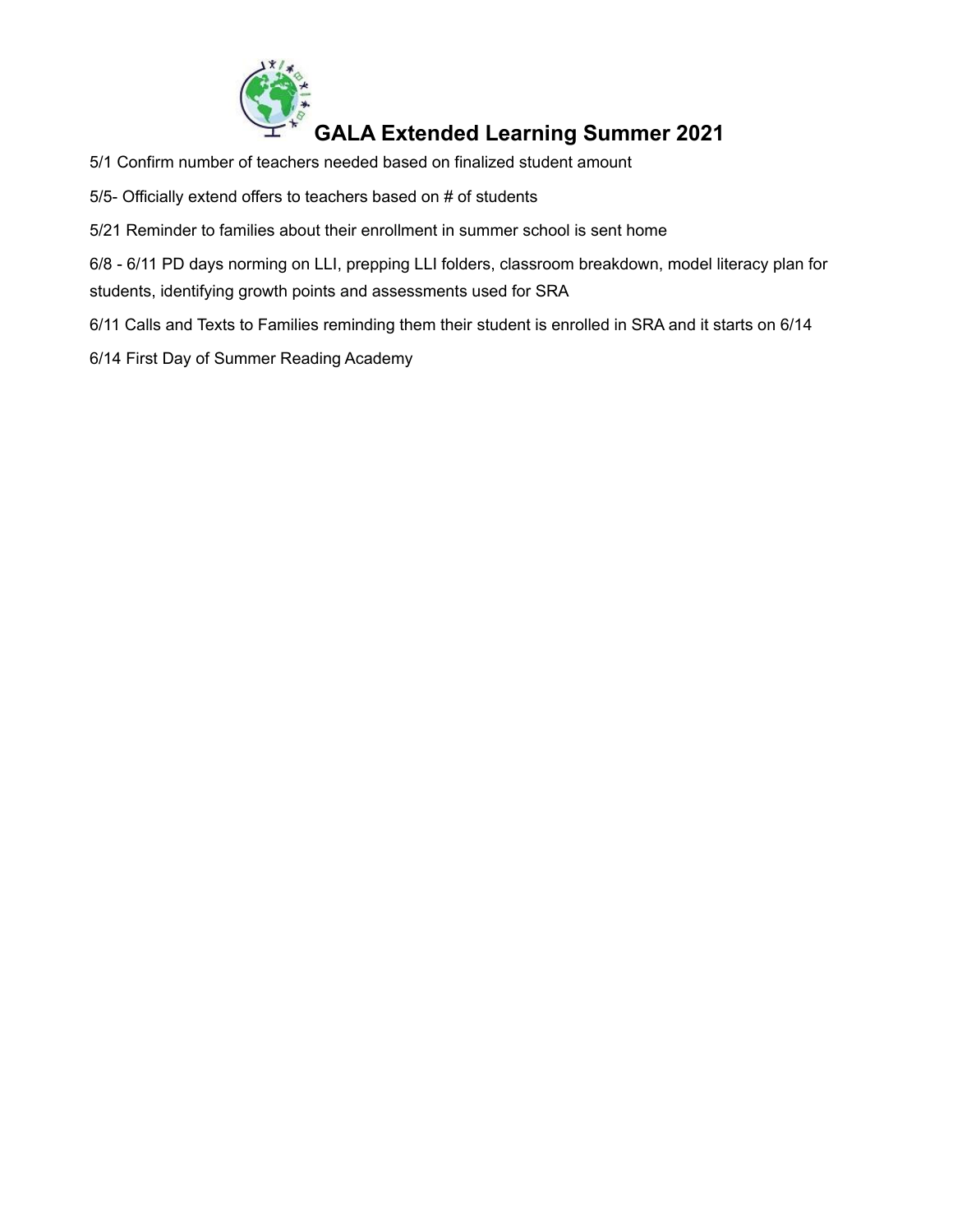

# **Bucket 2- TL Immersion Camp**

### **GALA ½ Day Language Immersion Camp**

1 Week July 12-16

Monday-Friday, Morning Session 8:30am-11:30am, 12:30-3:30pm

Drop Off 8:15-8:30, 12:15-12:30

At Risk Students identified by Actfl, Stamp 4se, Teacher input, then opened up to other students

2 spanish 30 kids in the am (classes of 15), 30 kids in the pm

- 1 Spanish K-2
- 1 Spanish 3-5

1 mandarin 15 kids in the am, 15 kids in the pm

- 1 Mandarin K-2 (there are only 49 students enrolled in k-2)
- 1 Mandarin 3-5

Budget \$1200 x 4, \$150x4

\$5,400

\*Fev Tutor opportunity, Ms. Davis speaks with them on 3/19 - the amount of tutoring 1-1

### **Timeline TL Immersion Camp**

4/2 Last day for teachers to submit proposals to Diana.

4/5 During PD TL teachers group their students into "First Wave of Invites" (aka students who need the most support) and the remaining students into a "Second Wave of Invites"

4/7 Meet with Ms. Davis and Gabe to review teacher proposals and if needed select teachers

4/12 Email sent home to First Wave of Students inviting them to register for Camps via signup genius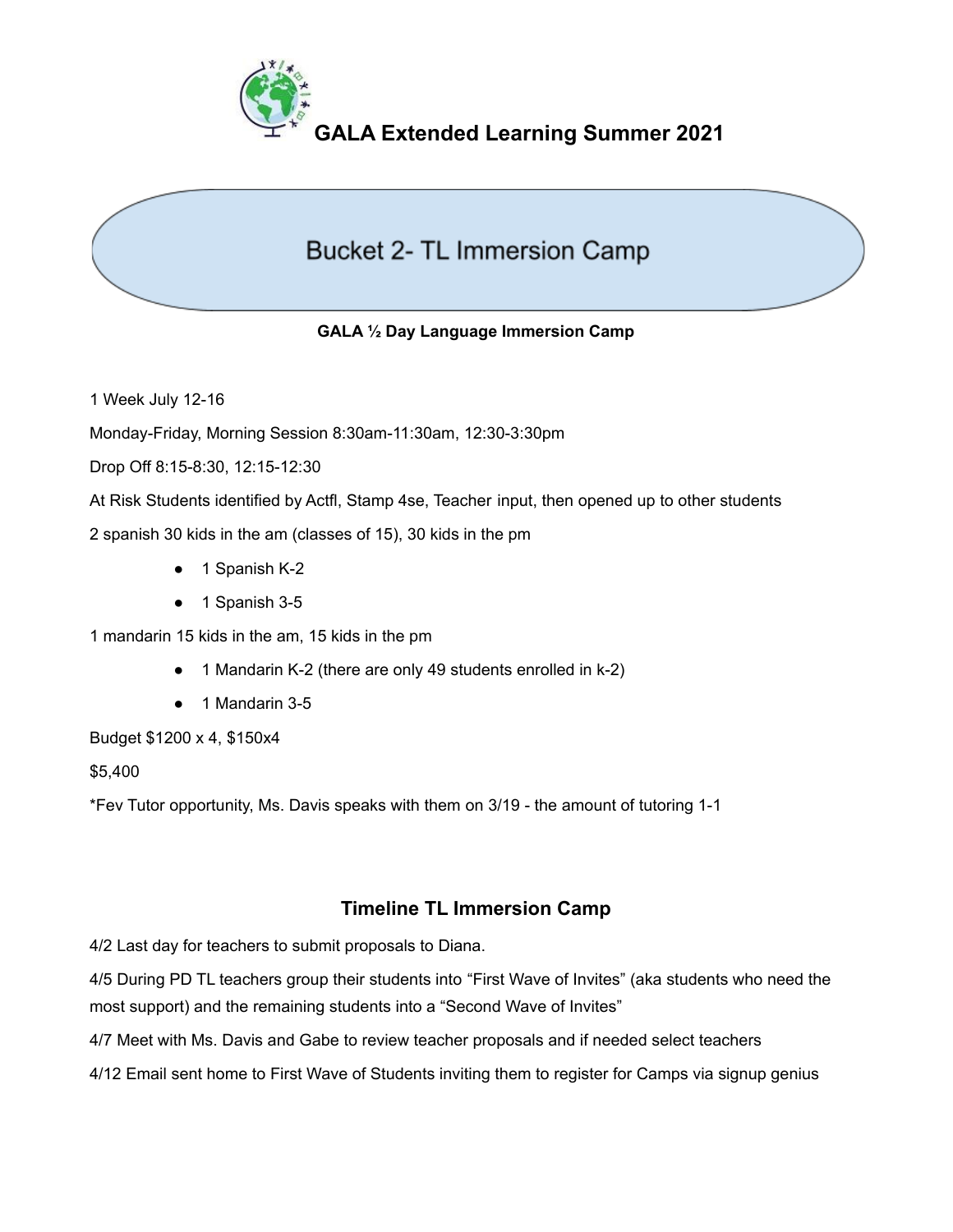

4/19 Email sent home to Second Wave of Students inviting them to register for any remaining openings in camps

5/21 Email Reminder sent to families that they have registered for camp and will receive final details regarding pick up/drop off CDC regulations on July 1

6/24 All orders placed for any needed camp materials (paint, poster boards etc.)

7/1 Email with all final information sent to families

7/9 Reminder phone calls made by Teachers to their campers that camp starts on Monday

\*\*Any students unable to register for camps will have ongoing opportunities to sign up for remote TL experiences with GALA Kinnex Volunteers\*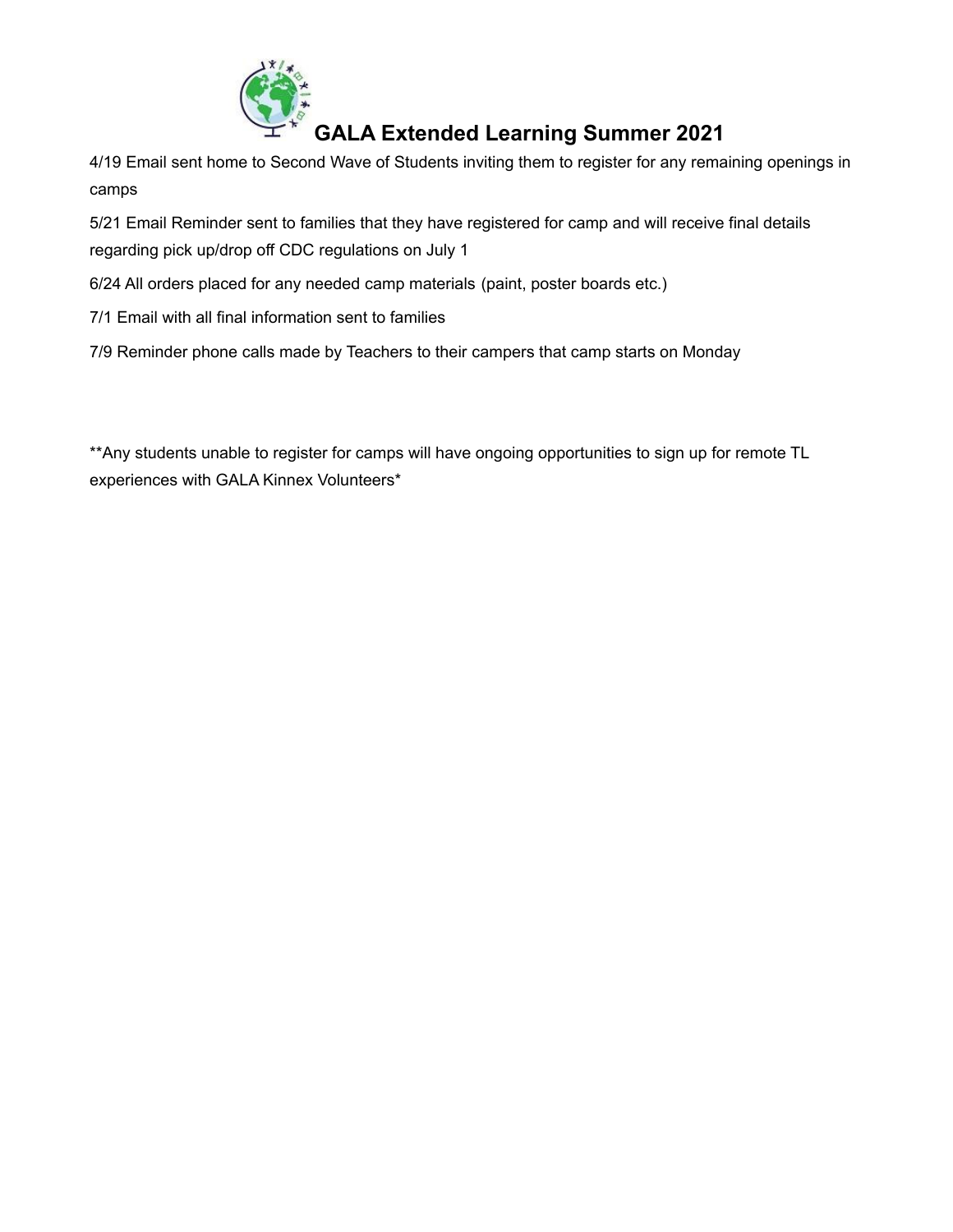

# Bucket 3 - Fev Tutoring 1:1

### **Online (Virtual) Tutoring**

1 Month June 14 - July 12 Day: Flexible throughout week Monday-Friday, 10 sessions (Student will have two sessions per week for 1 hour) Location: Online ([https://www.fevtutor.com/](https://www.fevtutor.com)) At Risk Students identified by NWEA, State Assessment, and Teacher input Opened to students in grades 3-5 Budget: \$18,750 Materials: Internet

Program Information:

FEV Tutor partners with K-12 school districts nationally to provide 1: 1 online tutoring services that operate as a natural extension of each student's core learning environment. Our ESSA-approved programs are strategically designed in close collaboration with each partner district to accelerate learning for every student.

FEV Tutor programs are flexible to all student schedules, and we actively participate in program adoption:

● 24/7 Access: Available from any internet- connected device for homework help, or coursework support

● Our multilingual Family & Student Engagement team drives adoption with frequent family updates, notifications, and check-ins

● 24/7 flexibility across scheduled sessions allows at-home learning on nights and weekends We provide services for all student populations and programs:

• At-risk students and intervention programs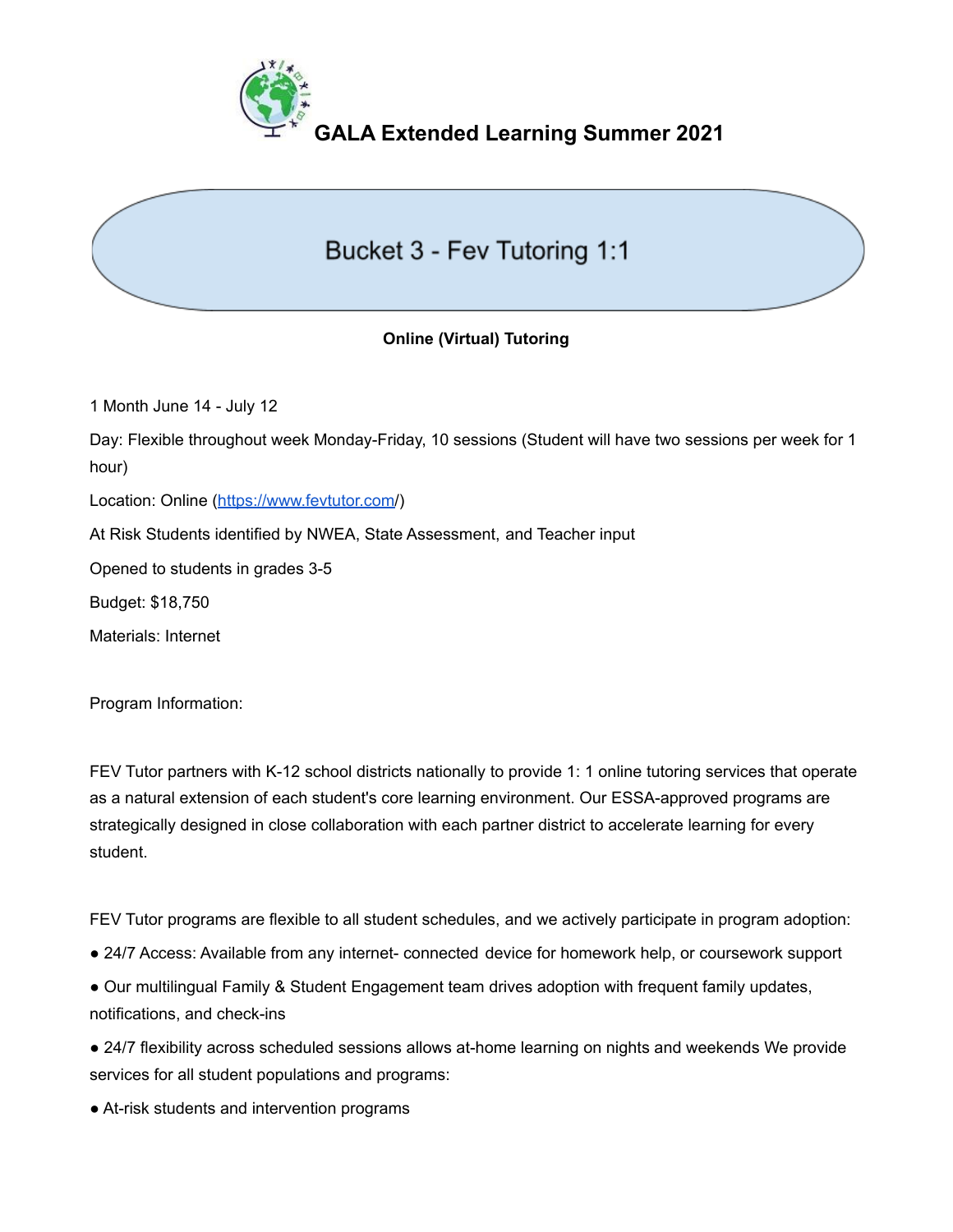

- ELL, migrant, and dual language students
- Special education students
- Homeless and foster youth students
- Near-proficiency student
- Low-performance students
- RTI Tier II & III students
- Enriched classroom programs (GATE)
- After-school program support
- Distance/remote learning programs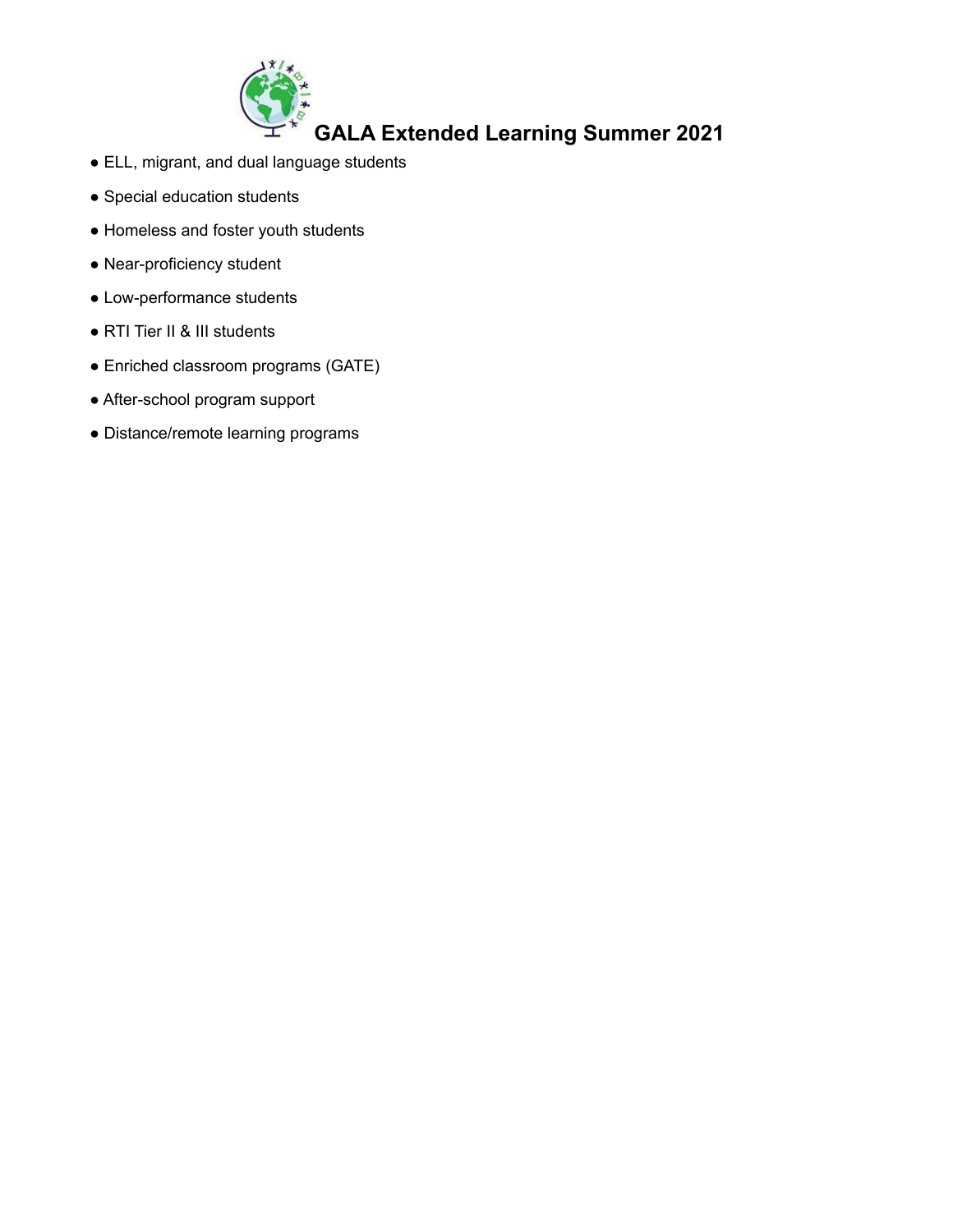

# Bucket 4 - Target Language Tutoring

### **Online/In-Person Tutoring**

1 Month June 14 - July 12

Day: Flexible throughout week Monday-Friday, 10 sessions (Student will have two sessions per week for 1 hour)

Location: Online/In-person (Teacher directed)

At Risk Students identified by NWEA, State Assessment, and Teacher input

Students: K-5

Budget: \$17,500

Materials: Internet, Electronic Device (Laptop, Chromebook)

#### Program Information:

The tutor will provide 1:1 or small group tutoring sessions for students K-5 who are at different ability levels within the target language.

- Provide individualized lessons in Spanish or Mandarin Language for Tier II, III level students.
- Tutor students with varying proficiency levels from beginner to advanced activities using Reading A-Z, Mandarin Matrix, or other resources as desired.
- Tailor a curriculum according to the proficiency of each student, ranging from beginner to advanced students.
- Provided additional language instruction and study help to students in Tier II, III classes.
- Tutor would have instructed/tutored all levels of Spanish, beginner/intermediate, and beginner/intermediate Mandarin
- Tutor would work with Tier II, III levels for ten to fifteen students

# **Tier II**